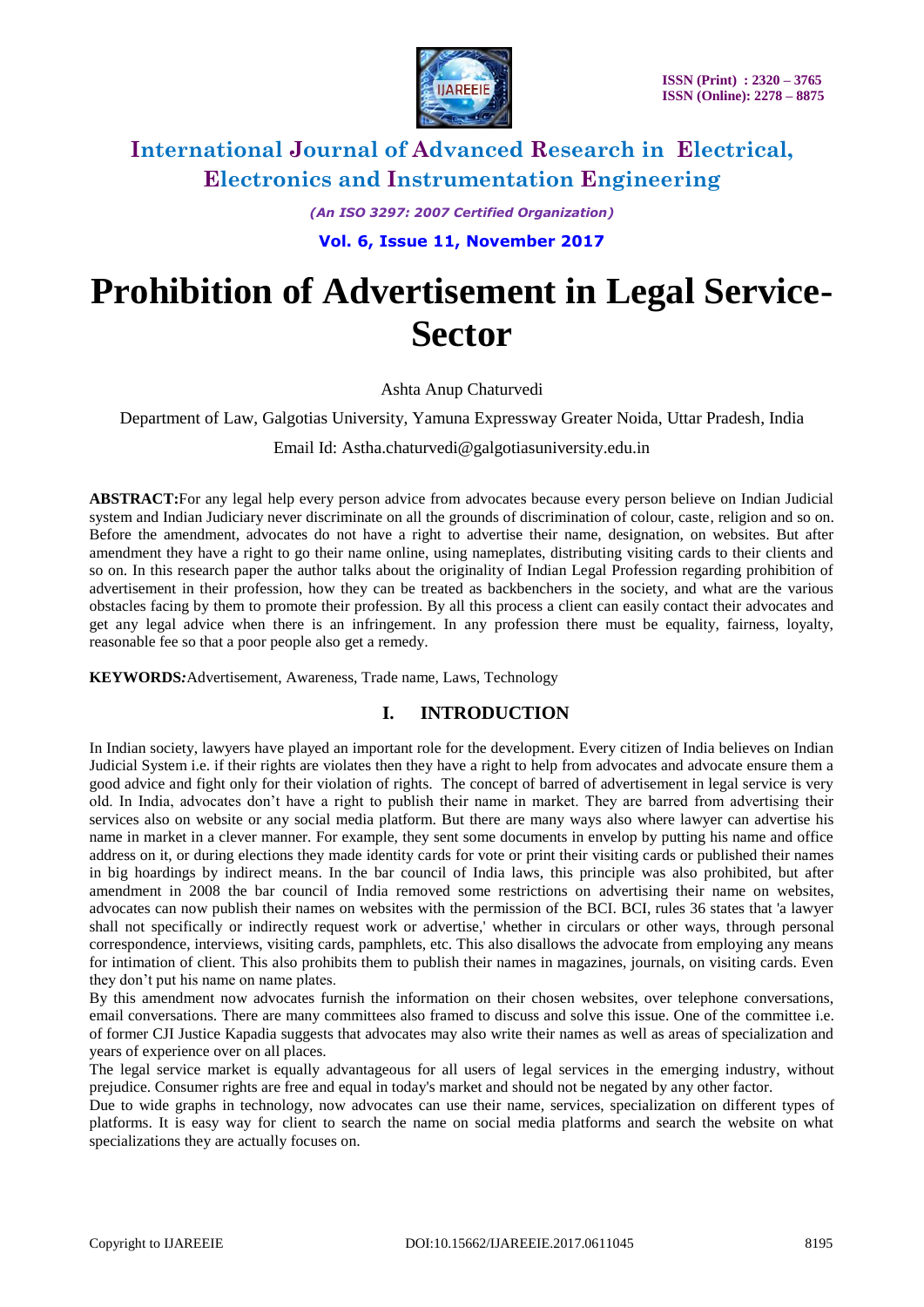

*(An ISO 3297: 2007 Certified Organization)*

### **Vol. 6, Issue 11, November 2017**

### **II. OBJECTIVES OF THE STUDY**

- To study and understand the comparison of advertisement of branding
- To understand the laws related to advertisement
- To provide certain reforms

### **III. RESEARCH METHODOLOGY**

This study describes the outcome of the concept of advertisements. What is the best way to publish their legal profession? How to publish an advertisement the collection of study is from primary data as well secondary data through newspaper, articles.

# **IV. DISCUSSION**

In India, there are thousands of lawyers get enrolled in a month but they don't have a right for advertisement they don't use their trade name, their designation and so on these are all basic things which are major hurdles to publish anything on social media platforms. The profession of advocacy is very noble profession in past years but now a day's advocate has a right to go their names of trade online or offline but within guidelines under bar council of India rules.

*1. Indian laws vs. foreign laws*

In rule 36 of BCI there is prohibition on advertisement of publishing of names, designation and so on over on websites and social media platforms through offline and online. However, after amendment came in 2008 lawyers have a right to publish their trade names on website, newspapers, and visiting cards etc. There are many laws also constituted to get equal rights to advocates.

The Laws of UK or US are common law in those countries, they also moved on from the old law to new laws. However, in India advocates are prohibited from advertising. If we can take the reference of Advocates Act where Sec. 4 speaks about establishment of a statutory body to be known as Bar Council of India. Further, if we could read subclause 1(b) and 1(c) of Sec 7 and Sec 49 respectively we have clear picture that Advocate Act strictly prohibits the advocates from making any advertisement through e-advertisement like web-sites.<sup>1</sup>

The legal profession is regarded as one of the noblest and highly respected professions in India. Lawyers are expected to assist in providing justice to the victims and provide pro bono services that come under minorities or poor class. Advertising is commercializing your business. It is believed that if advertising is not prohibited, then the lawyers or law firms will be more inclined towards creating an image or a brand and maintaining a clientele rather than focusing on rendering legal services efficiently. The advertisements can be misleading and might lead to unprotected competition, and its expenditure may result in inappropriate fee hike and deterioration in the quality of services provided by the lawyers. It is regarded as unprofessional and unethical. In mostly cases the population of India is illiterate and will fall prey to false advertisements.

Another major reason why lawyers and law firms are not allowed to advertise in India is the inconsistency in the legal fraternity. The famous law firms have enough resources and finances for advertising their business in a good manner, whereas small sized law firms or law offices don't have such resources or finances for advertisements. This leads to unfair trade practices and unhealthy competition. Big law firms get an opportunity to exploit the smaller firms and also the people who are enticed by such advertisements.

#### *2. Views of legal profession*

There are many views which lay down the concept of making an arrangement that allows promotion or commercialization of legal professionals. Some intellectual are of the view that legal professional is a trade business; so it can be permissible to advocates for advertisements. This study also clears the concept of advertisement by legal professionals to regulate their name, place, occupation, areas of specialization etc.

The principle is simple, i.e. one cannot advertise himself as an advocate in any manner whether it be newspaper, websites, interviews on television shows, writing an article with his designation showing "practicing lawyer". Further, any disclaimer to enter the website, showing landmark cases of the law firm or lawyers on their website and listing out the achievement accomplish till date are also way pf promoting and advertising and thus are not allowed.

 $\overline{a}$ 

 $<sup>1</sup>$  Rules of professional conduct, 1983</sup>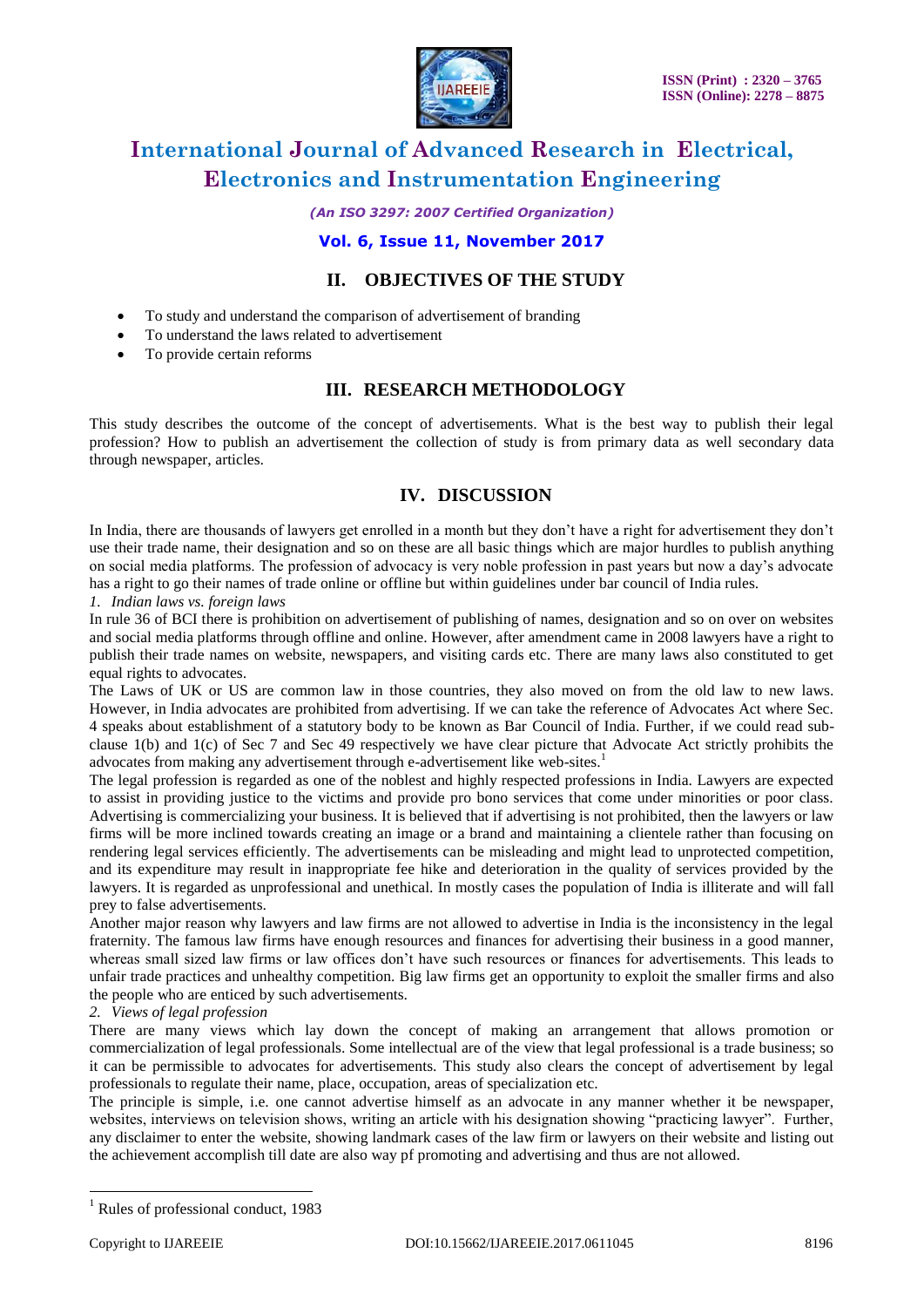

*(An ISO 3297: 2007 Certified Organization)*

### **Vol. 6, Issue 11, November 2017**

#### *3. Present situation*

In present situation advocates are facing so many challenges how to give best shape in practice. As seen in today's time during covid-19 the practice of advocates are shattered down. Few of them commits suicide, few of them face financial problems. Lawyers, newly enrolled in bar that are relatively make a fresh start also facing lots of problems during pandemic. Due to these critical situations they have lack of resources support how to find and start his new profession during this pandemic.

In old days, lawyers don't have a right to go their trade name online; they don't have rights to publish their work, use templates, which is a big challenge to them to get new clients in the global world. The concept of work from home also changes the work style of professionals. Some of them follow the rule so that they can be free from mental stress and pressure some of them work in lazy style. They work only for formalities. No interaction of clients and advocates every client as well and advocates present themselves through virtual mode. The technology is also challenging for old lawyers because they are not aware from latest gadgets they help only from their children's or any family members. Few of them welcome this concept as this technology because they don't want to go any place they only visit their office and attend the virtual sessions. During this pandemic condition the speed of data is too slow because all courts goes online and all advocates attend the virtual sessions. Few of them attend webinars day by day and give some views on various topics. By this pandemic, clients also face lots of problems not meeting with their advocates not get legal advice and discuss their problems with them.

Enrolment with any state bar council of India means that after getting degree of law the degree holder shall maintain a certain standard of conduct and professional at all the times. From the year 2010 the mandatory rule for lawyers is that a person calls advocates who attend the exam of All India Bar Examination conducted by bar council of India and it is very necessary for all law professions they have to clear this examination. The student has two attempts in a year and six attempts in three years if a candidate not clear this exam during this time then he appears again in the same exam with a fresh registration. After cleared this exam he has a right to appear before all courts in India and practice before all courts. From 2015, onwards, the Bar Council of India has taken notice of the following passed the certificate of practice and place of practice (verification) Rules, 2015.

*4. Functions of State bar Council*

- Admitting person as an advocate
- Preparing and maintaining data of such roll
- To consider and discover the case of misconduct against advocates
- To monetarize effective imposition of welfare schemes
- To promote the growth of Bar Associations
- Organize legal aid camps
- *5. Duties of advocates*
	- Litigation fairness
	- Lovalty
	- Confidentiality
	- Reasonable fee
- *6. Part IV of the BCI rules define "Practice of law" which provide the rule of legal education which includes.*
	- Practicing before court, tribunal, administrative body
		- To provide legal advice
		- Involved in legal drafting
		- Actively participate in legal proceedings
		- Actively participate in arbitration proceedings
- *7. Article 124 (3) of the Indian Constitution lays down the qualification for the appointment of the judge of the SC. It set down the following criteria as a qualification:*
	- He must be citizen of India; and
	- He has been holding office as Judge of HC for at least 5 years' or
	- He has practiced for at least 10 years as an advocate of any High Court; or
	- He has practiced as an advocate in 2 or more courts in succession for at least 10 years.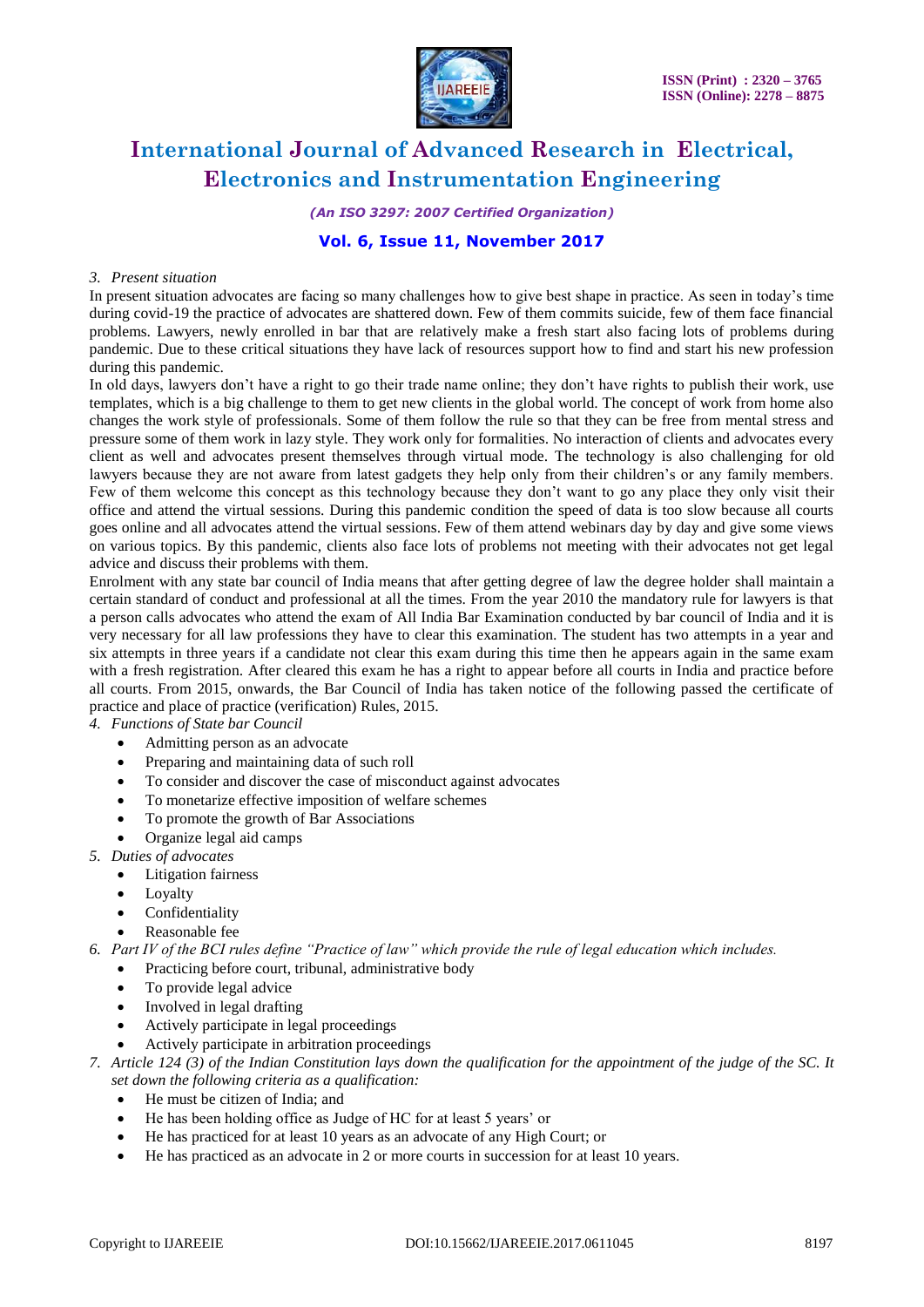

*(An ISO 3297: 2007 Certified Organization)*

## **Vol. 6, Issue 11, November 2017**

- *8. Similarly, for the appointment of the judge of the High Court Article 217(2) of the Indian Constitution lays down the certain qualification as mentioned below:*
	- He must be citizen of India; and
	- He has been holding office as Judicial Office in India for at least 10 years', or
	- He has practiced for at least 10 years as an advocate of any HC; or
	- He has practiced as an advocate in two or more courts in succession for at least 10 years
- *9. Constitutional validity under rule 36*

Freedom of speech and expression Article 19 (1) (a):

It define the concept of freedom of speech and expression. But use in a limited manner there is a restriction of false advertisement on social media platforms. Government of India also implemented many laws under this act so that citizen aware about the real news.

Freedom of Trade, Business and Profession Article 19 (1)(g):

Each citizen shall have a right to choose his own livelihood. It provides that each citizen has right to choose his own business or to take up any job or service. This constitutional right also implied that for carrying out trade or occupation in effective manner one can take help of all the instrument and resources like advertisement and promotion. However, such a promotion and advertisement should not be against the general public interest. That also means any restriction imposed on this constitutional right would be only in the favor of general public interest and nothing else. The phrase "against the general public interest" means something which is unethical, immoral, and illegal or contains scandalous contents. If there is an alternative to create a specialist government agency that would investigate the content of the advertising, any blanket bar on this right would be unfair.

*10. Service as defined under Competition Act, 2002 read with Consumer Protection Act, 1986:*  As enumerated in the Competition Act, 2002 [Section  $2(u)$ ] service includes the following-

- work of any types or kind;
- provided to concern users
- which includes- professional activities of any industrial or commercial matters

This was highlighted in the case of the Bangalore Water Case.<sup>2</sup> In this case it was held that the term "industry" as defined in the Industrial Dispute Act, 1947 also includes legal professions. It is pertinent to note that India being signatory of WTO is bound by the WTO Services Sectoral Classification List which highlight the work related to laws and legal as a business services.

Advertisements, as shown, are a platform for assessing the effectiveness of products and services. They create consumer awareness about the availability of various product / service brands, providing them with a wide range of choices to choose from and keeping them completely updated. Advertising is one of modern technology 's central and required instruments, economies, so that it conforms to moral principles based on basic human growth, which are the fundamental tool for the use of capital and the efficient response to socio-economic needs. People generally think why they are not publishing any professional services in market, why the rules are so strict, and so on.

Punishment of misconduct Rule 35 of BCI Rules: if an advocate violates the rule 36 of BCI Act, such advocates have to face troubles and they will be liable for such misconduct. That misconduct can be count in professional or in any other categories. If an advocate found guilty under such rules, then under such category his license will be suspended for a definite time or bar council of India have also a right to remove his/her name from the state electoral list. *11. BCI RULE 36:* 

# It can be summarized as follows:

It prohibits that an advocate either directly or indirectly shall not advertise his work. He shall not use any instrument for publishing his relation with the cases in which he has been taking participate as an advocate. It also laid down that the name plate/sign board of an advocate should be of appropriate dimensions. He shall not use any object to indicate his designation these all are rules fall under professional misconduct and amount to misconduct.

Section 4 of Chapter 2 of BCI Rules which discuss clearly as "Duty to colleagues". It was implemented to maintain decency in the legal profession. No one is allowed seduce the clients of other so as to harm the business of his colleague's members. This is also implemented for the purpose of preventing other from taking undue advantages.

 $\overline{a}$ 

<sup>&</sup>lt;sup>2</sup> AIR 1978 SC 969

<sup>3</sup> Bar council of India rules discussed in Bar Council of India Act (Rules)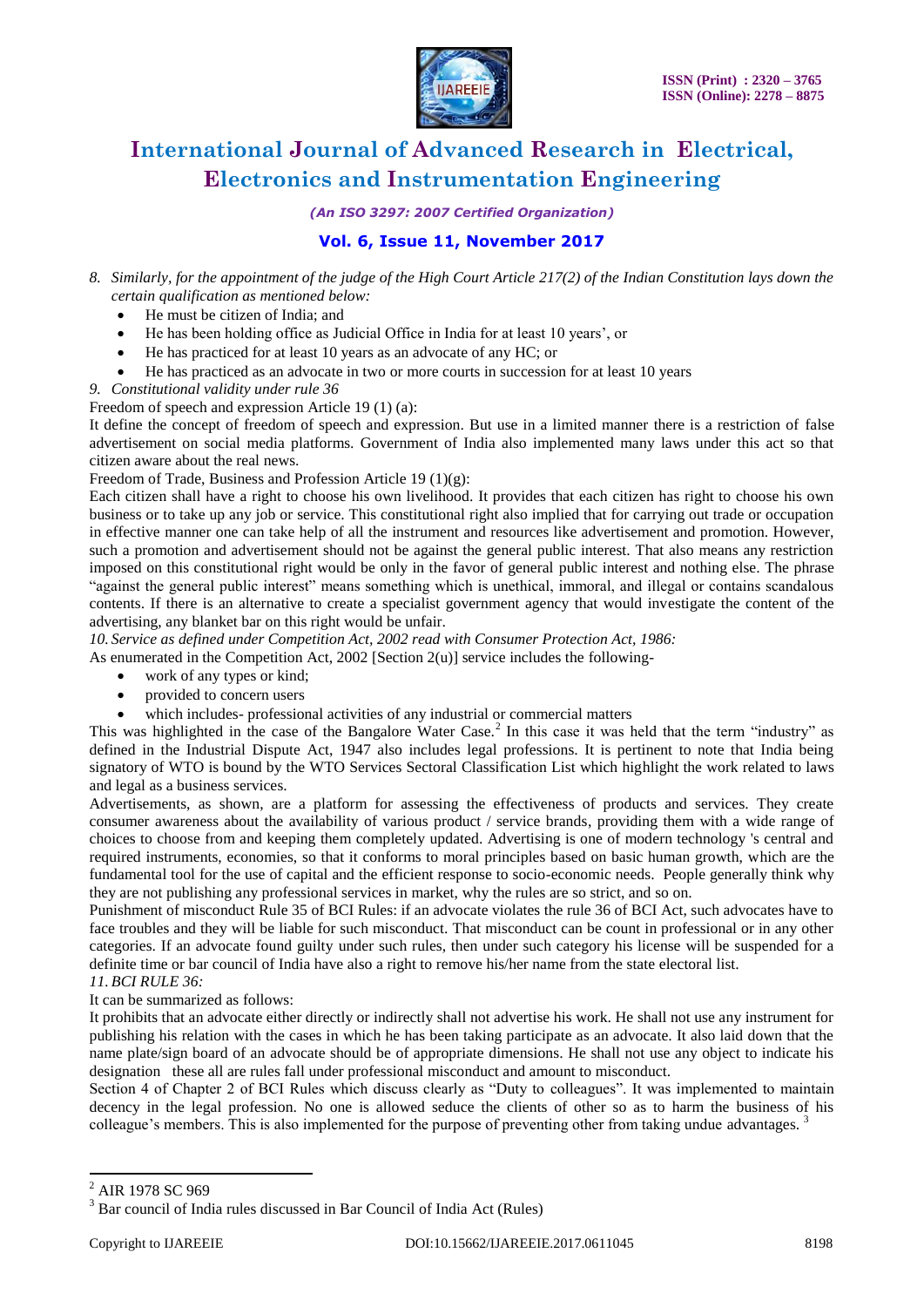

*(An ISO 3297: 2007 Certified Organization)*

### **Vol. 6, Issue 11, November 2017**

#### *12.Consumerism and Informed Choice:*

The trendy legal services market is similarly favorable to all users of services given by law professional, without any prejudice. Consumers have a right to free and equal competition in today's competition in the world of consumerism and it is fundamental and cannot be refused based on any other grounds. This trade perspective of legal professional focuses on the advantages of legal service for customers, in particular on the standard of service offered in specific areas. One of a consumer's rights is informed choice. Ban on advertisement also prevent clients from accessing useful data with respect to lawyers in the market. Thus in this competitive market the clients were deprived from making suitable choices of lawyers for representing in the court.

#### *13. Advertisement on Internet:*

Advertisement on internet is also very common barrier in the publication of any services over on internet. The concept of global market was no Indian advocates become inevitable to advertise their services online in international market. This result shows that if Indian advocates have no permission of advertising in international market then they also losing some clients. As generally seen that in the era of cyber world every person has access of concerned information. We would like to accesses web pages and other tools for searching any items rather than searching from printed material which is more relevant with a simple concept of legal process outsourcing increasingly because if a person done his work from foreign then it is very costly and if he done the same work in India then in comparison with foreign service Indian service is too cheaper and less effective. Due to the ban on advertising the legal professional we lose the foreign clients as when they performed search on the web there is no result with respect to Indian Lawyers or Law Firm. The Multinational Companies looking for legal assistance in the Asia then refer other Asian Countries where advertising is legal since they appeared first on their search result. This ultimately results in slowing down the economic revenue from which might be generated from the legal professionals if the Indian Lawyers and Law firms would appear first in their search results. But now after amendment in 2008, the Government of India lift up the issue by allowing the advocates to advertise their name, specializations, experience and so on. The government allows them to search their own website on different search portals, legal directories. But there is lack of awareness among citizens that this concept will be implemented.

#### *14. Advantages:*

#### Opportunities to novice lawyers:

Opportunities must be given to novice lawyers to advertise their name, trade, on websites so that they can get their clients easily in an emerging trend. In India big law firms have all resources so that they can go their website online from different modes such as participation, publications, advertisement.

Right to information and awareness:

Right to information is very necessary for all the persons whether clients, advocates etc. if wrong information shall be furnished then those persons deprived from aware about all these.

#### Global recognition:

Another advantage of advertisement is global recognition. It permits Indian professionals to join global market but when this concept came then bar council of India oppose for this.

#### Awareness of education:

As seen generally in India mostly big law firms give their participation in writing articles, presentations on various law journals legal website from which a common person must aware from the concept of legal rights.

Awareness of rights:

Constitution of India provides various rights to the Indian citizen, but the most important thing is the public must aware from these rights what are the rights why they are beneficiary if there is a violation or breach then under which article a citizen shall get rights.

#### *15. Disadvantages:*

Lack of internet access: In today's time every second legal profession must aware from the latest technologies. With the help of different legal website platform, he creates his website and furnish all relevant data on it such as name address specializations team and so on so that a person while search the name and details of advocate then he gets all information about it and take an advice from him.

#### Lack of services:

Service as defined under Competition Act, 2002 read with Consumer Protection Act, 1986: As enumerated in the Competition Act, 2002 [Section 2(u)] service includes the following works:

- Work of any types or kind.
- Provided to concern users which includes.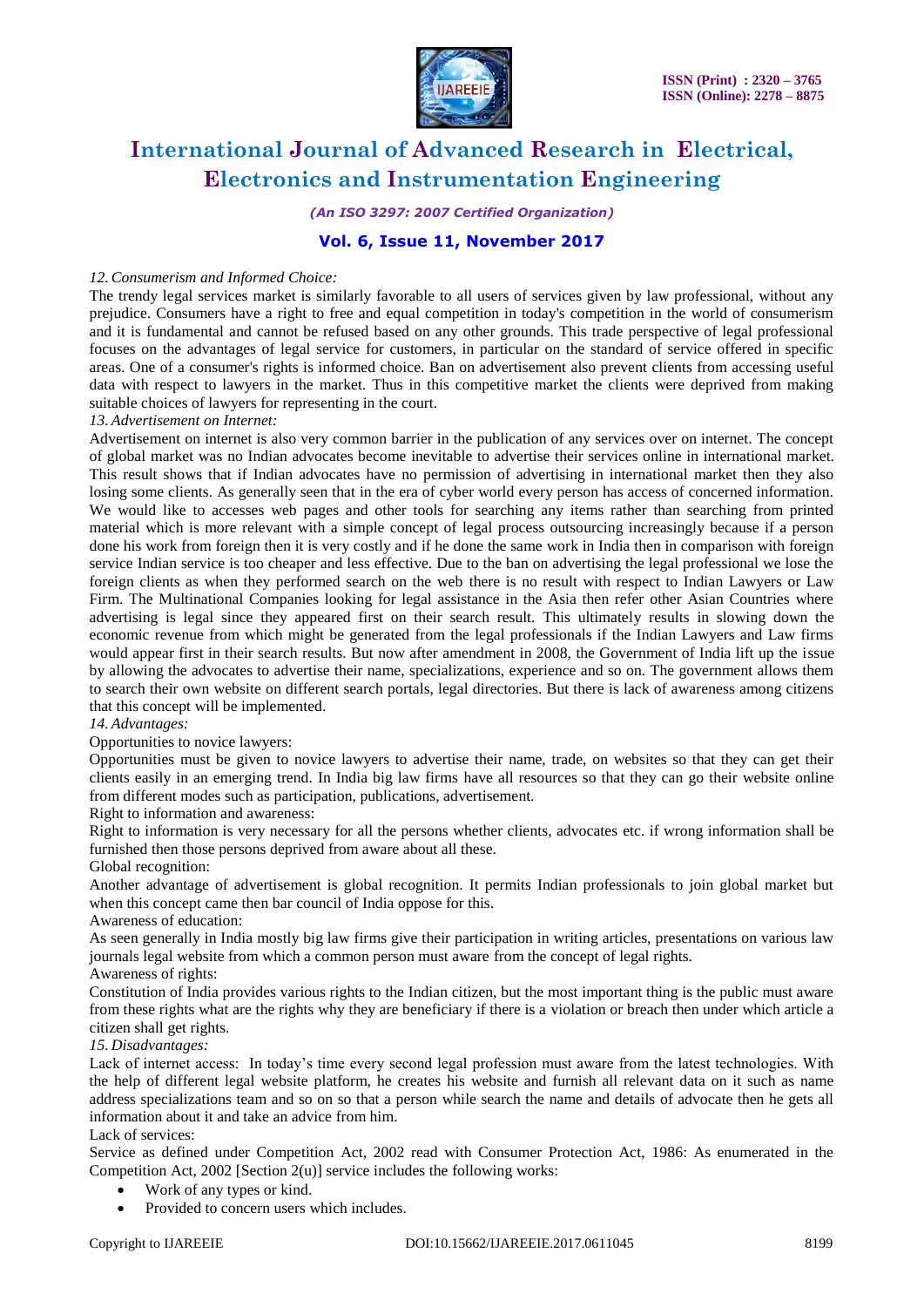

*(An ISO 3297: 2007 Certified Organization)*

## **Vol. 6, Issue 11, November 2017**

- Professional activities of any industrial or commercial matters.
- If citizens not get the best services from the side of advocate, then why should he pay for that.

#### Restrictions on advertisement:

Before amendment there is banned on advertisements on the working areas, names, and specialization etc. of the legal professionals. Advocate cannot publish their identity on the internet services at that time.

#### Lack of giving false information:

Through internet sources there are various lose poles where citizens get false information. For example, when he searches for advocate name on search engine then he gets different results for that person. Or somewhere he gets publicities or inaccuracies of misleading statements.

#### *16. Reforms:*

It can be suggested that it is necessary to allow the advertisement and commercialization of the legal professionals. However, one should keep in mind while uplifting the ban that it should not be arbitrary and the monitoring of such advertisement should also be implemented simultaneously.

#### *17. Judicial position:*

Promoting the administration of justice is the fundamental role of legal promotion. If the practice of law is therefore a public service of great consequences and a monopoly is constitutionally given by the country, the lawyer is obliged to uphold certain requirements that make them worthy of the community's trust in him as a means of social justice.

A customer needs to please from many products in today's time because he all knows very well what is good and what is bad for him, today consumers have many choices to buy on the market, but he would like to select only the one that is best from all perspectives. The right to free and equal competition is fundamental rights of consumers and thus cannot contested on any other grounds.

- In the case of K. Vishnu v. NCDRC and Anr. (2000) ALD (5) 367 discussion was made on the status of legal profession whereby it was held that it is like an institution or authority whose primary goal is to provide service to its consumers i.e. clients.
- *R.N Sharma, Advocate v. State of Haryana* it was opined that that an advocate is an officer of the court. The court has further observed that the legal profession is neither a trade nor a business. Yet, the question is, what is an advertisement in the legal profession?
- Bar council of Maharashtra v. M.V. *Dadholkar:* there were certain observations made by Justice Krishna Iyer that "no advocate must have allowed advertising for the betterment of the profession." He also stated law is not a trade and hence commercial competition should not overuse of it. These observations clear one concept i.e. the courts too refrain the advocates from advertising themselves. The courts are of view that advertisements will lead to downfall of the ethics of lawyers.
- *Tata Yellow Pages v. MTNL:* SC has observed that commercial speech can be covered under Article 19 of the Indian Constitution. This includes promotion. From this case it seems that rule 36 is unrestricted in nature. It also seems quite unconstitutional.
- *Government Pleader vs. S. A Pleader: Here* it was opined that it would be amount to be advertisement and would be considered as violation of the Professional standards if a pleader would send postcard merely providing his address, name and description.<sup>4</sup>

# **V. CONCLUSION**

So far, the ban on legal advertisement in India has not proven to be beneficial for both the Indian economy and Indian consumers. As observed by the Raghavan Committee that ban on advertising being a regulating framework has affects the growth of the legal professionals. It further highlights that such a legal outline also restricts the layers and law firms within the territory of India. They lost the opportunity of gaining the clients from across the globe. At the same time ban on advertisement also prevent clients from accessing useful data with respect to lawyers in the market. Thus in this competitive market the clients were deprived from making suitable choices of lawyers for representing in the court. It can be suggested that it is necessary to allow the advertisement and commercialization of the legal professionals and amend the legislation that excludes modernity from the legal profession and prohibits it from advertising. However, one should keep in mind while uplifting the ban that it should not be arbitrary and the monitoring of such advertisement

 $\overline{a}$ 

<sup>4</sup> AIR 1929 Bombay 335